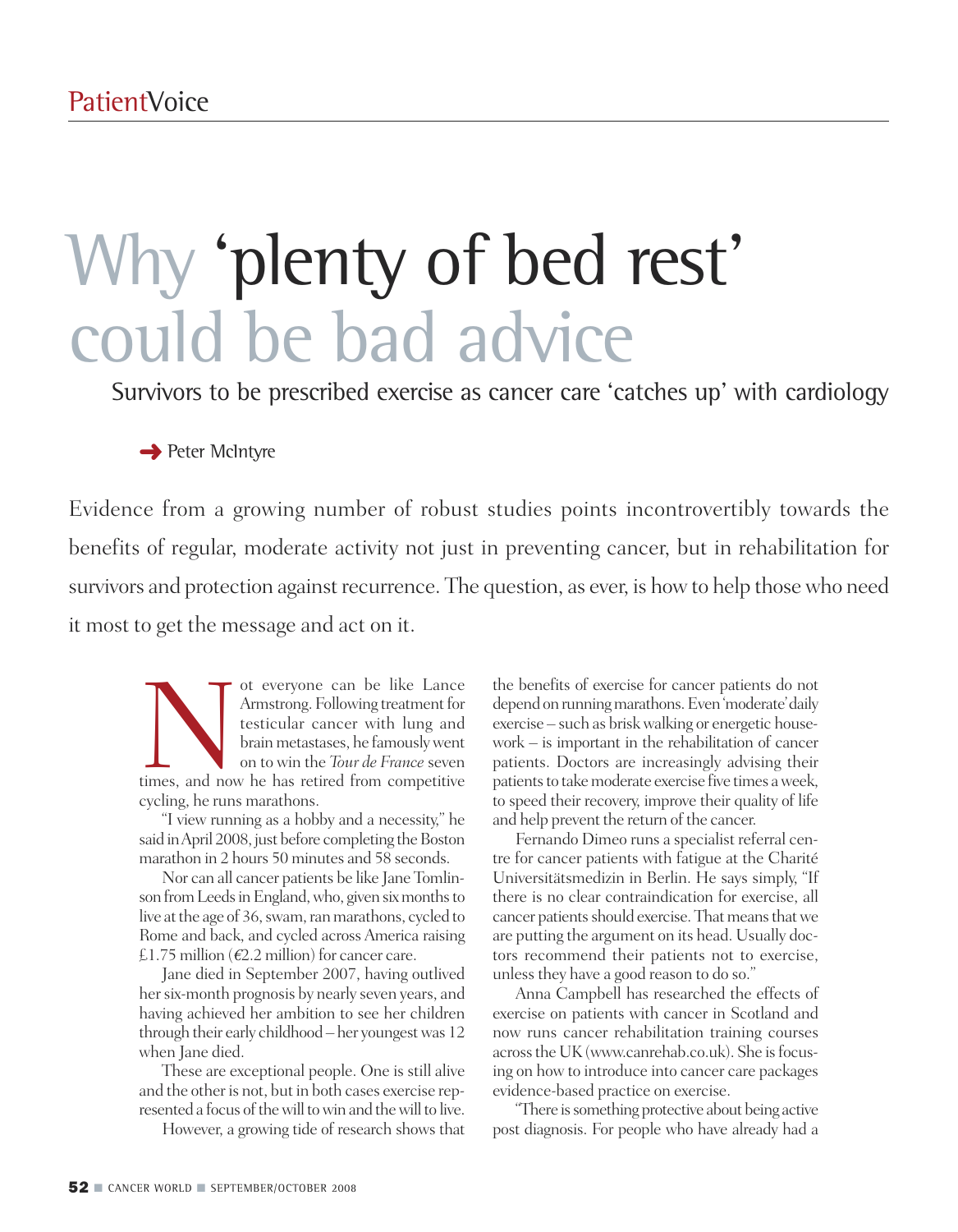### **PatientVoice**

*"Racing dragon boats is physically and mentally demanding, which makes you focus and forget your problems momentarily. Every woman rises to the chal-*

*lenge. You gain your confidence back and are able to face life again, head-on. Perhaps the most important thing is the fun – whether it is sunny, raining, hail or snow, we go out on the water and have a laugh!"*

**Wendy de Corte, Pool of Life**

Rowing back to health. Dragon boat racing is becoming a very popular form of exercise among breast cancer survivors. Pictured here is the UK Pool of Life team (www.pooloflife.net) from Liverpool, on a 42-km paddle along the Leeds/Liverpool Canal this May, to raise awareness about the importance of early detection

cancer diagnosis, 30 minutes of moderate exercise five days a week will cut by half the risk of colorectal or breast cancer comparedwith someonewho has a very sedentary lifestyle. There is no patient who could notincorporate some kind of physical activity, whether home-based or in a group setting or a oneto-one programme into their daily life."

Both specialists say that exercise improves quality of life and can often begin during treatment, though there are caveats for patients who suffer exerciserelated pain, poorly controlled hypertension or diabetes, unstable heart disease, or other comorbidity.

Cancer care is taking time to catch up with cardiovascular medicine in understanding the beneficial role of exercise, says Dimeo. "For 20 years now, we have recommended patients with cardiovascular disorders or lung disorders to start exercising or increase physical activity. But for cancer patients, some doctors recommend that patients do not exercise during anaemia orimmunosuppression.If you ask them why, they cannot give you a reason."

Exercise is now becoming an issue wherever the number of cancer survivors is increasing, such as in colorectal or prostate cancer. There is increasing interest in encouraging children with leukaemia to exercise and there are studies showing benefits for patients with myeloma and non-Hodgkin's lymphoma.There is also evidence that exercise improves quality of life for patients receiving palliative care.

### THE EVIDENCE IS STACKING UP

The evidence showing the benefits of exercise before and after diagnosis is stacking up fast. It is estimated that inactive lifestyles could account for up to  $5\%$  of all cancer deaths, 13–14% of all bowel cancer cases

Exercise is now becoming an issue wherever the number of cancer survivors is increasing

**VILF HOLDEN** WILF HOLDEN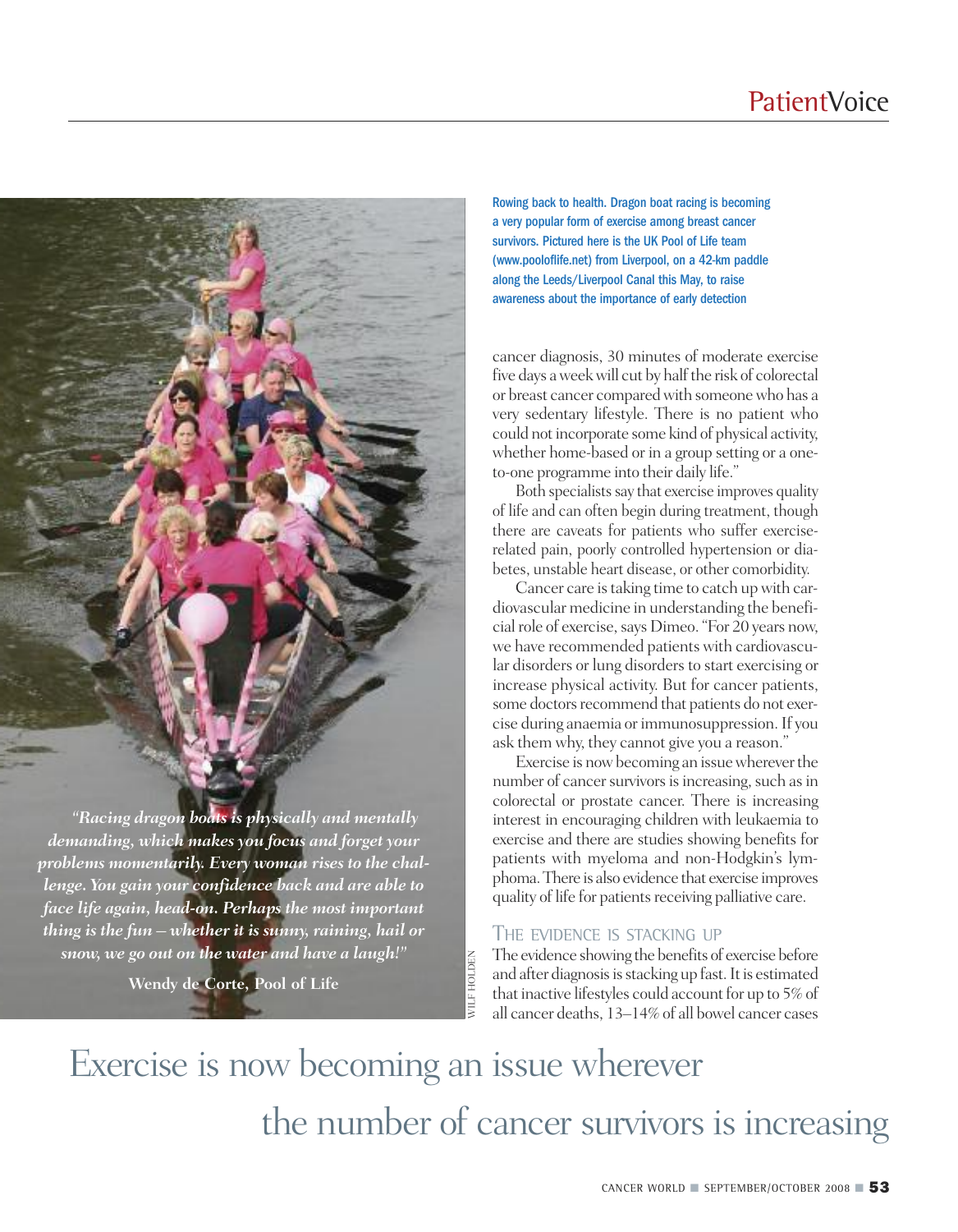and 11% of breast cancer cases. A recent study from Poland, where 9,000 women are diagnosed with breast cancer every year, showed that women who were in the most active group were 20% less likely to develop breast cancer than women in the lowest activity group. Beata Peplonska and colleagues at the Nofer Institute of Occupational Medicine in Łódz´, found particularly strong benefits for women who increased activity levels in their 50s.

The benefits of exercise post diagnosis is also becoming clear. One of the most dramatic results was

### **The studies**

**Examples** of the growing body of literature testifying to **the importance of exercise in survivor quality oflife, primary prevention and preventing recurrence include:**

**■** *Adulthood lifetime physical activity and breast cancer.* B Peplonska, J Lissowska, TJ Hartman et al. *Epidemiology*, March 2008

■ *Benefits of supervised group exercise programme for women being treated for earlystage breast cancer: pragmatic randomised controlled trial*. N Mutrie,A Campbell, F Whyte et al. *BMJ*, 16 February 2007

**■** *Effects of an endurance and resistance exercise program on persistent cancer-related fatigue after treatment.* F Dimeo, S Schwartz, N Wesel et al. *Ann Oncol* published online 1April 2008

■ *Exercise for the management of cancer-related fatigue <i>in adults.* F Cramp and J Daniel, *Cochrane Database of Systematic Reviews 2008* Issue 2Art. No. CD006145,April 2008

**■** *Exercise for women receiving adjuvant therapy for breast cancer.* M Markes et al. *Cochrane Database of Systematic Reviews* 2006 Issue 4Art. No. CD005001, October 2006

■ *Impact of physical activity on cancer recurrence and survival in patients with stage III colon cancer: findings from CALGB* 89803. JA Meyerhardt, D Heseltine, D Niedzwieckiet al. *JCO,* 1August 2006

**■** *Physical activity and survival after colorectal cancer diagnosis,* JA Meyerhardt, EL Giovannucci, MD Holmes et al. *JCO,* 1 August 2006

shown in a study by Meyerhardt and colleagues in the *Journal of Clinical Oncology*. They followed 573 women with stage 1–3 colorectal cancer, and found that cancer-specific death was 60% lower in women who exercised six or more hours a week (walking at average pace) than in those who exercised for less than one hour a week. The reduction in deaths from all causes was almost as large. A second study of more than 800 patients with stage 3 colon cancer showed that mortality was reduced by half in the group that had exercised six hours aweek or more.

Exercise can also help with the fatigue that many patients suffer long after treatment. A Cochrane review published in April found that "exercise can be regarded as beneficial for individuals with cancerrelated fatigue during and post cancer therapy". It called for further research to decide the best type, intensity and timing of exercise.

Dimeo's group in Berlin enrolled 32 cancer patients with mild-to-severe persistent fatigue in a research programme that involved 30-minute sessions on a treadmill with resistance exercises for the major muscle groups. After three weeks, the patients showed a significant increase in physical performance and reduced overall fatigue scores by a mean average of 25%.

However, when Dimeo analysed detailed fatigue scores, he found no significant effect on cognitive fatigue, depression or anxiety.

"I have had patients here working out for six or eight weeks, and we observe a very clear improvement in their physical performance, but at the end, some go onfeelingmentally tired.Why do they continue to feel lack of motivation and have cognitive problems? The first idea was exercise – we were very ecstatic about exercise and the improvement in physical performance. Now we are certain that the problem of fatigue is much more complex than that, and that the patient also has problems in other areas."

Dimeo says that we need better definitions of mental fatigue to distinguish, for example, between patients who feel run down and lacking in motivation and those who become forgetful and unable to

# "Inactive lifestyles could account for up to 13–14% of colorectal cancers and 11% of breast cancers "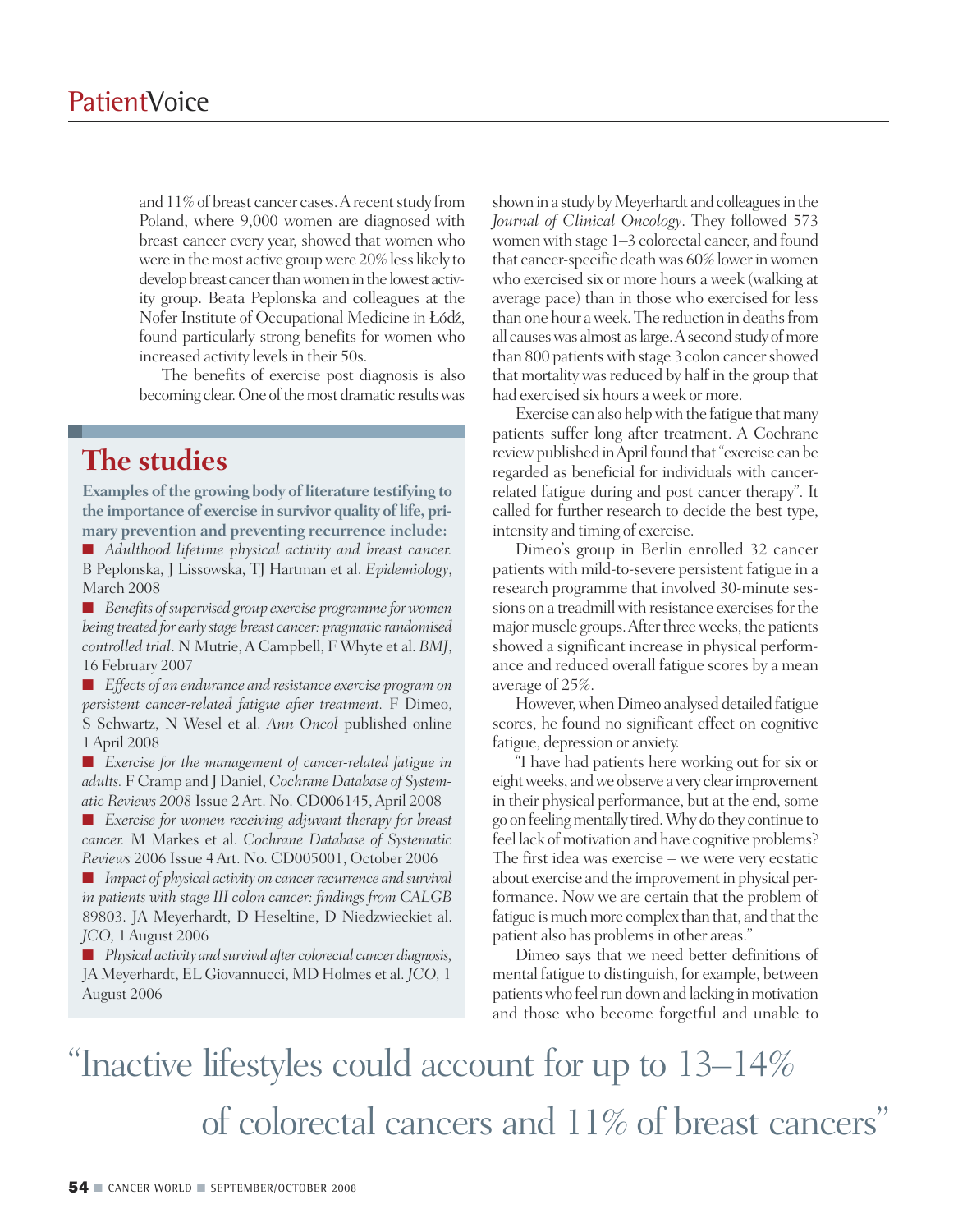## Even patients who do not seem to have made progress exercising during treatment often feel the benefits later

concentratewhen reading a book orwatching a film.

"The instrumentswe have are very unspecific.We have to ask the patient: what exactly do you mean when you feel mentally tired? You cannot concentrate or you are forgetful or what? The next step is to define the limitations of the patient, and after that we can start to evaluate different therapeutic approaches."

#### LATE EFFECTS

However, Campbell says that even patients who do notseem to have made progress during the exercise programme during treatment often feel the benefits later. Shewasinvolved in research inGlasgow, Scotland, that randomised 203 women with early-stage breast cancerto a 12-week exercise programme during their treatment or a control group, and then followed them up six months later.

The women attended two 45-minute exercise classes aweek andwere encouraged to do one other exercise session at home. After 12 weeks they showed physical and psychological benefits compared to the control group. However, the difference in general quality of life first emerged at the six-month followup. Of cost-benefit interest is that the exercise group spent fewer nights in hospital and made fewer visits to their doctor, comparedwith the control group.

This was the first randomised controlled trial of exercise in breast cancer patients in the UK, and, like Dimeo, Campbell thinks there is a complex story underneath the figures.

"When you look at any group studies post-treatment, when you give them a physical exercise programme they not only get fitter, able to be more active and stronger, but their quality of life improves. We found that when you are doing an intervention with physical activity during chemo- or radiotherapy, it is much more difficult to see an overall improvement in quality of life. We think that during the treatment there are other issues and side-effects of treatment, which perhaps mask the overall improve-



ment. The interesting thing is that when we followed up the women six months later, when they finished their treatment, surprise, surprise, the women who have been given exercise, their quality of life has improved, compared with thewomenwho haven't been given the exercise."

Group exercise appears to have some extra benefits

Long-term benefit. These survivors are part of the 203-strong randomised clinical trial that demonstrated a significant impact of the CATS (Cancer and Tiredness Support) exercise programme on quality of life. Lead researcher, Anna Campbell is pictured leading the class, in Renfrew, Scotland